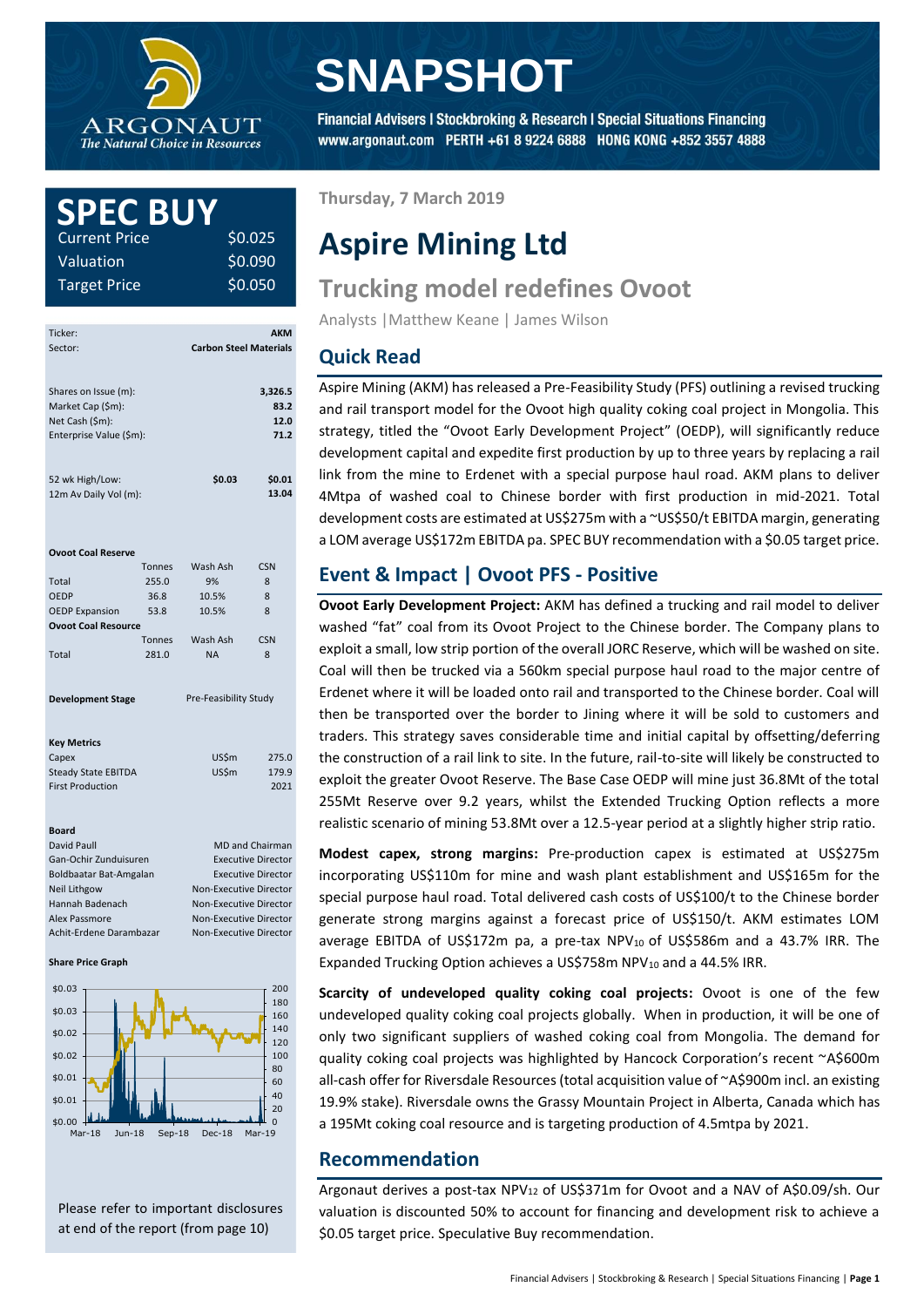**Argonaut values Ovoot on the Extended Trucking Option with a 12.5-year mine life…**

**…and derives a \$0.09/sh valuation, which we risk weight 50% to achieve a \$0.05 target price**

**Our model inputs are largely in line** 

**AKM's PFS**

# **Valuation**

Argonaut's model assumptions for Ovoot are largely in line with the PFS inputs applying the OEDP Extended Case. We have assumed a 12-month ramp-up with first production in H2 2021 and a total mine inventory of 53.8Mt. We derive a US\$371m (A\$516m) post-tax NPV<sup>12</sup> and a 36% IRR for Ovoot. We assign \$0.80/t for unmined Reserves, adding an additional A\$161m value to the project. We also attribute A\$5m for AKM's 90% interest in the Nuurstei Coking Coal Project (160km east of Ovoot), based on \$0.40 per Resource tonne. Argonaut has assumed 60:40 debt to equity financing for development capital with equity raised at \$0.03/sh resulting in maximum shares on issue of ~6,993m.

#### *Table 1. Argonaut's valuation summary*

| <b>NAV Valuation</b>    |        |             |
|-------------------------|--------|-------------|
| <b>Sum of Parts</b>     | AUD M  | AUD / Share |
| Ovoot Trucking Model    | 515.9  | 0.074       |
| <b>Unmined Reserves</b> | 160.9  | 0.023       |
| Nuurstei Project        | 4.6    | 0.001       |
| Corporate NPV           | (33.1) | (0.005)     |
| Cash                    | 12.0   | 0.002       |
| Debt                    |        |             |
| <b>Sub Total</b>        | 660    | 0.09        |
| <b>Risk Weighting</b>   | $-50%$ |             |
| <b>Risked Valuation</b> | 330    | 0.05        |

*Source: Argonaut*

## *Table 2. PFS key assumptions and metrics vs Argonaut model outputs*

| <b>Metric</b>                  | <b>Measure</b> | <b>Ovoot Early</b><br><b>Development</b><br>Project (OEDP) | <b>Extended Trucking</b><br>Opton | <b>Argonaut Est.</b> |
|--------------------------------|----------------|------------------------------------------------------------|-----------------------------------|----------------------|
| <b>Physicals</b>               |                |                                                            |                                   |                      |
| Strip ratio                    | waste/ore      | 4.6                                                        | 4.7                               | 4.6                  |
| <b>ROM Coal</b>                | Mt             | 36.8                                                       | 53.8                              | 53.8                 |
| Wash Yield (10% Moisture)      | %              | 88                                                         | 86                                | 88                   |
| Coal Sold (-2% loss)           | Mt             | 31.6                                                       | 45.2                              | 45.9                 |
| Life-of-Mine                   | Yrs            | 9.2                                                        | 12.5                              | 12.5                 |
| <b>Costs/Price</b>             |                |                                                            |                                   |                      |
| Mine Cost                      | US\$/t         | 31                                                         | 33                                | 33                   |
| <b>Total Delivered Cost</b>    | US\$/t         | 100                                                        | 102                               | 102                  |
| Mine Establishment             | US\$m          | 110                                                        | 110                               | 110                  |
| Haul Road Development          | US\$m          | 165                                                        | 165                               | 165                  |
| Deleivered Coal Price          | US\$/t         | 150                                                        | 150                               | 150                  |
| FX AUD/USD                     | #              | <b>NA</b>                                                  | <b>NA</b>                         | 0.72                 |
| FX USD/MNT                     | #              | 2600                                                       | 2600                              | 2632                 |
| <b>Financials</b>              |                |                                                            |                                   |                      |
| Pre-Tax $NPV_{10}^1$           | US\$m          | 586                                                        | 758                               | 649                  |
| Pre-Tax IRR                    | %              | 43.7                                                       | 44.5                              | 44                   |
| Payback                        | Months         | 24                                                         | 24                                | 24                   |
| Cource: AVM adited by Argonaut |                |                                                            |                                   |                      |

*Source: AKM, edited by Argonaut*

*1. Note that Argonaut's valuation is based on a NPV12 post tax not the number quoted in this table*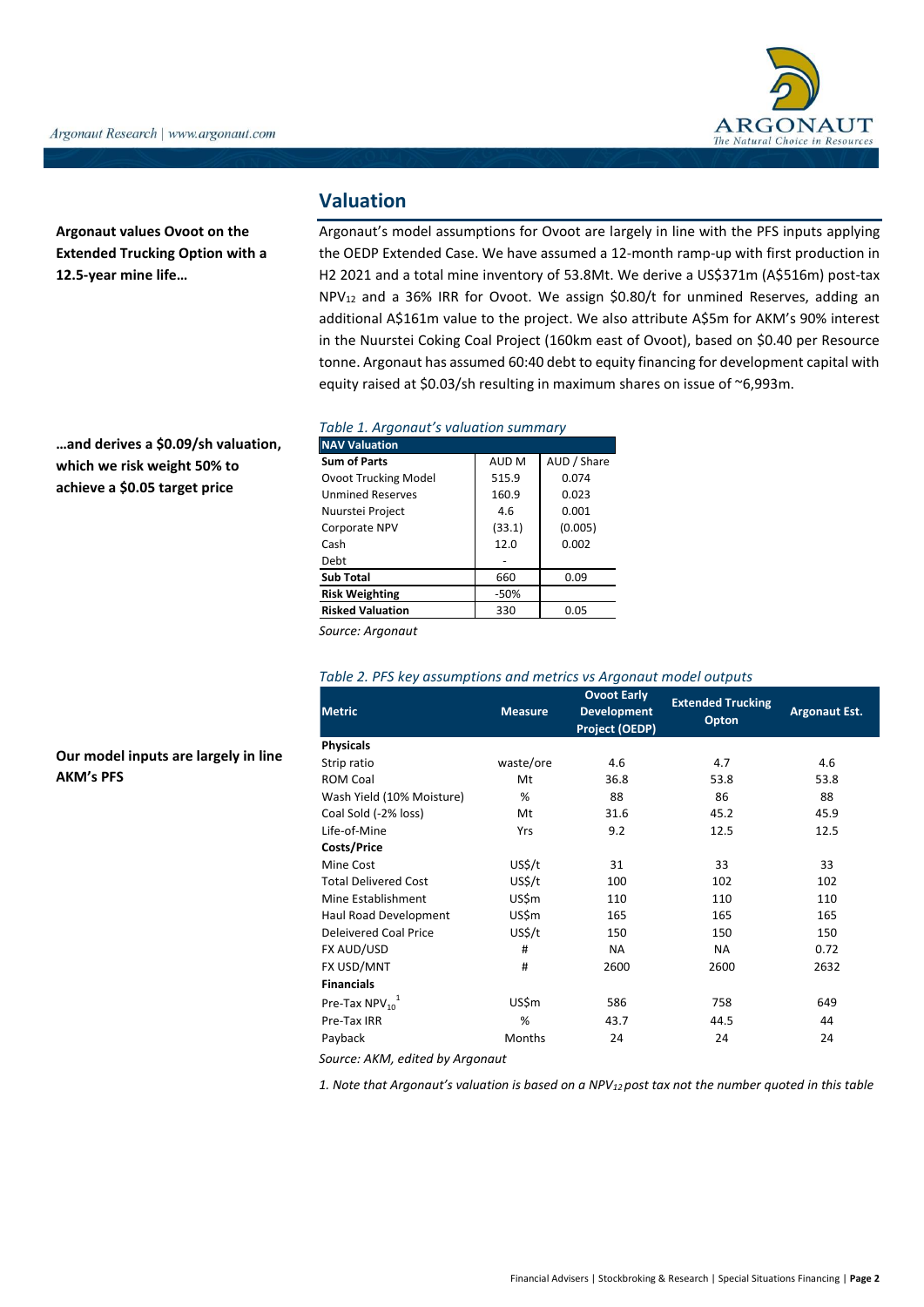

**Ovoot is located in northeast Mongolia…**

**…and AKM is proposing a trucking and rail transport route to sell coal into the Chinese steel mill market**

## **Overview**

AKM's 100% owned Ovoot Project is located in north-western Mongolia. It covers one mining license and two contiguous exploration licences covering 130km<sup>2</sup>. The Company discovered the project in 2010 and has since invested US\$50m and defined a considerable Resource (281Mt) and the third largest coking coal Reserve in country (after Government owned Tavan Tolgoi) supported by over 35km of drilling. A number of development options have been investigated over this time, predominantly centred on the development of rail to deliver saleable production to China, Russia and global markets. Ovoot coal is classified as high quality "Fat" coal, typified by high caking/swell properties (CSN) and high fluidity values (good plastic properties).





*Source: AKM*

# **Ovoot Early Development Project (OEDP)**

The OEDP provides an opportunity for AKM to expedite first production of Ovoot. Rather than develop rail to the mine, this project involves the construction of a purpose built 560km haulage route to a rail head at the major centre of Erdenet. Coal would then be railed to border town of Erlian before being trucked to Jining in China for distribution to traders and customers. The Base Case OEDP would exploit a low strip starter pit in the south-west corner of the Ovoot Resource with an initial mine life of 9.2 years. The "Base Case" mine life is artificially short (just 15% of Reserves) to reflect a scenario in which the OEDP repays its capital with an attractive return, but then sequences into a full 10mtpa development supported by rail. Argonaut considers the "Extended Trucking Case" which involves 53.8Mt or 12.5 years mine life by mining further to the north-east into slightly higher strip coal as a more realistic case with future rail development considered an upside opportunity to be considered in future. The 12.5 year OEDP mine life still only represents mining 22% of the existing JORC Reserves and we expect upcoming feasibility studies will likely examine a 20 year + mine plan using existing Reserves. We estimate that the early trucking option could bring forward first production by ~3 years to mid-2021 and offset/defer >US\$1.3b in rail development capital.

**The Company can bring forward production by ~3 years…**

**…by developing a purpose-built road rather than rail to the mine gate**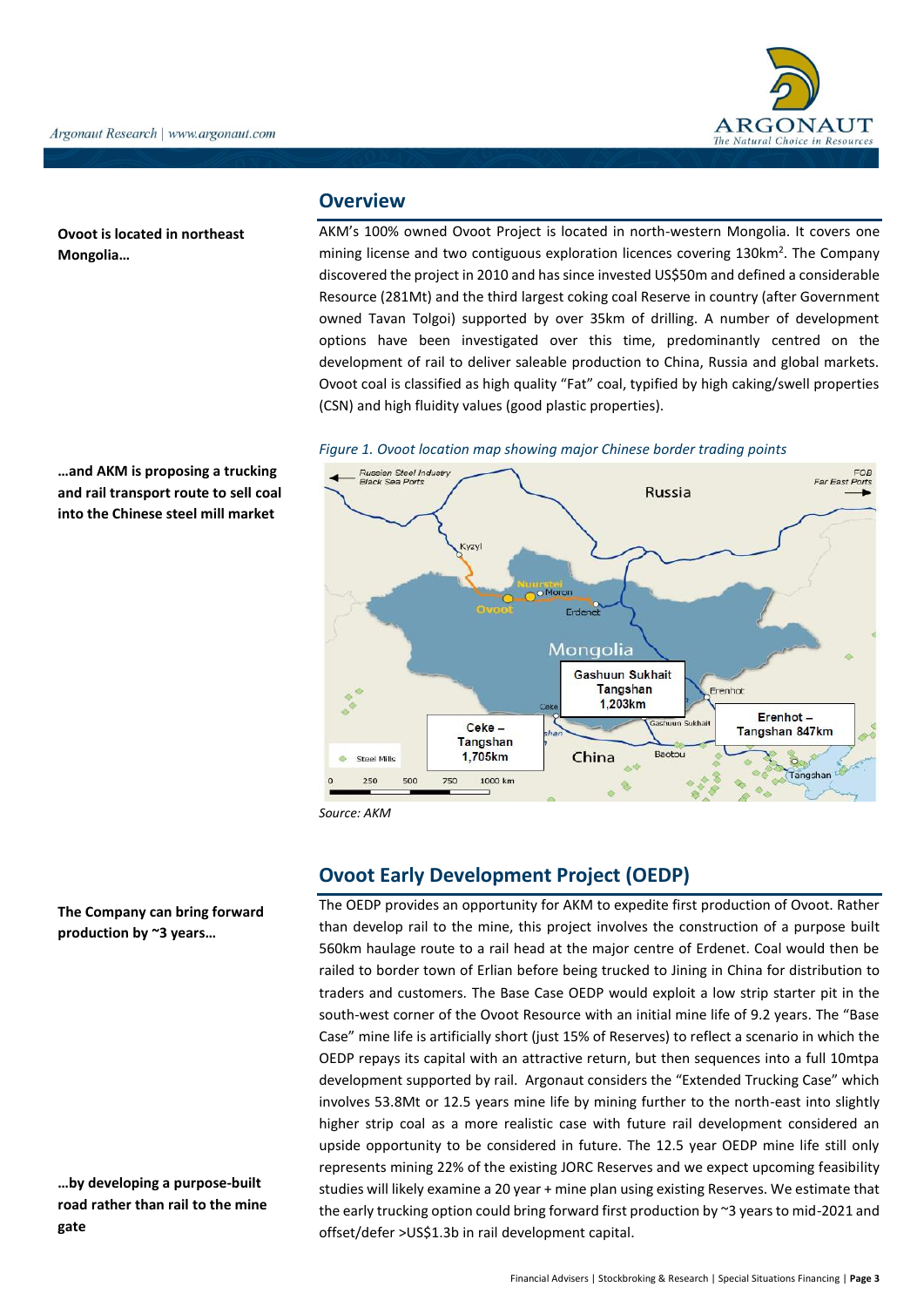



**Coal will be trucked 560km to Erdenet then loaded onto rail…**

## **…before being trucked over the Chinese border for sale**

*Source: AKM*





**Mining for the OEDP will commence in the southeast corner of the defined Resource**

*Source: AKM*

#### **Resources and Reserves**

Initial mining will take place in the low strip (4.6:1) southwest portion of the Ovoot deposit with a Reserve of 36.8Mt ROM coal and 32.2Mt clean coal. AKM has also defined an extended starter pit with 53.8Mt Reserves and a 12.5-year mine life. Both of these estimates sit within the 2013 total Ovoot Reserve of 255Mt. The Mineral Resource for Ovoot currently stands at 281Mt.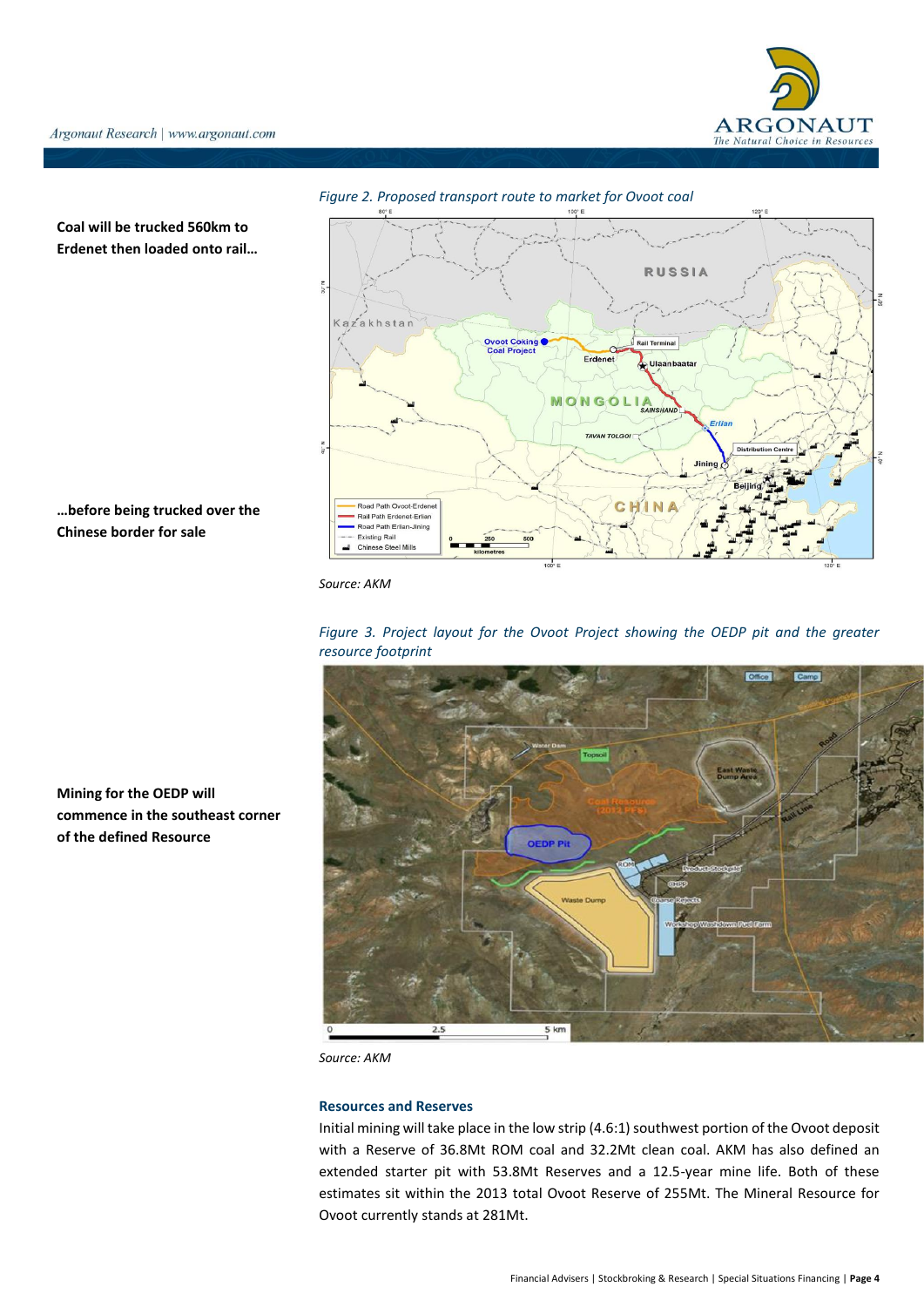

**The OEDP starter pit will consume just 15-23% of the overall Ovoot Reserve…**

| Category                                                            |           | Coal Reserve<br>(adb)<br><b>ROM Mt</b>                  | <b>Coal Reserve</b><br>Total Moisture 2.0%<br>arb<br><b>ROM Mt</b> |      | <b>ROM Coal</b><br>adb<br>Ash Content %              |                                             | ROM Coal<br>adb<br>CSN% |        |
|---------------------------------------------------------------------|-----------|---------------------------------------------------------|--------------------------------------------------------------------|------|------------------------------------------------------|---------------------------------------------|-------------------------|--------|
| Probable Ore Reserve<br>Ore Open Pit OEDP                           |           | 36.8                                                    | 37.6                                                               |      | 17.2                                                 |                                             |                         | 7.9    |
| Probable Ore Reserve<br>Open Pit OEDP Plus<br><b>OEDP Extension</b> |           | 53.8                                                    | 54.9                                                               |      | 18.0                                                 |                                             | 8.5                     |        |
| Category                                                            |           | Marketable Coal Reserve<br>Total Moisture 10% arb<br>Mt |                                                                    |      | <b>Product Specification</b><br>adb<br>Ash Content % | <b>Product Specification</b><br>adb<br>CSN% |                         |        |
| Probable Product Reserve<br>Ore Open Pit OEDP                       |           | 32.2                                                    |                                                                    |      | 10.5                                                 |                                             | 8.5                     |        |
| Probable Product Reserve<br>Open Pit OEDP Plus OEDP<br>Extension    |           | 46.2                                                    |                                                                    | 10.5 |                                                      |                                             | 8.5                     |        |
| <b>Moisture</b>                                                     | Ash (adb) | Volatiles (adb)                                         | Sulphur %                                                          |      | G Index                                              |                                             | Y Index                 | Ro Max |
| 9%                                                                  | 10.5%     | 25%                                                     | 1.2%                                                               |      | 95                                                   |                                             | 26                      | 1.2    |

## *Table 3. ROM and Washed Coal Ore Reserves and washed coal specifications*

*Source: AKM, ADB = Air Dried Basis*

## **Strong Financials**

Ovoot's total delivered cash cost of US\$100/t, including production, transport, marketing and royalties, provides a strong margin against the estimated delivered price of US\$150/t. Importantly, the OEDP positions Ovoot at the low end of the 2<sup>nd</sup> quartile of the global seaborne coking coal cost curve. Pre-production capex is US\$275m incorporating US\$110m for mine and wash plant establishment and US\$165m for the special purpose haul road. This compares favourably to the 2012 PFS revision with capex of US\$1.3b (including contingencies). AKM estimates LOM average annual EBITDA of US\$172m on the Base Case (Argonaut est. US\$170.7m) with a 24-month payback on capital.





*Source: AKM*

**…assuming delivered costs of US\$100/t and a realised price of US\$150/t** 

**Ovoot could achieve a 50%** 

**margin…**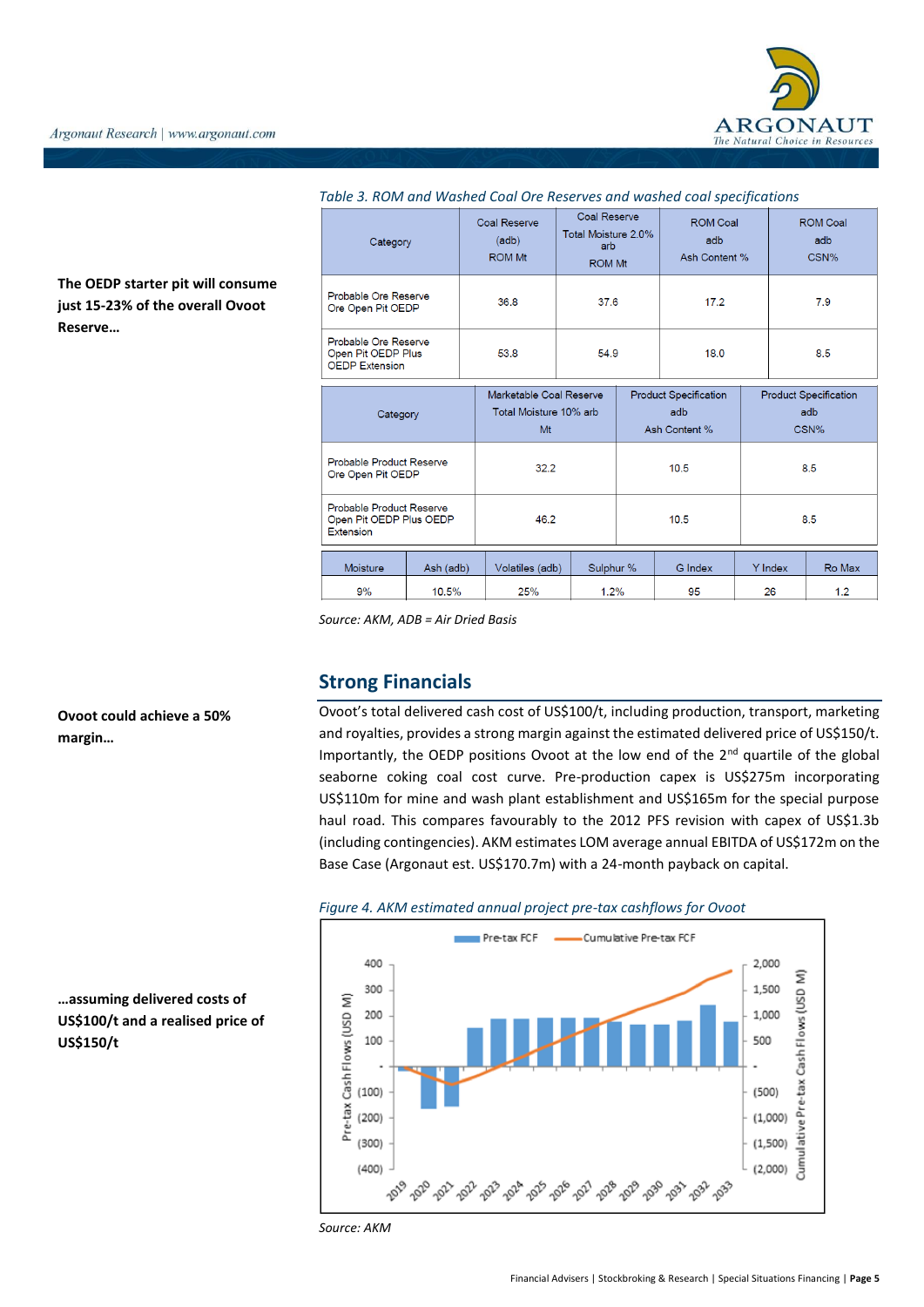**A DFS is due for completion in Q3 2019…**

## **Development Timeline**

AKM will now commence on a number of parallel workstreams to expedite the completion of a Definitive Feasibility Study (DFS), due for release in Q3 2019. The Company plans to commence construction on the haul road (the critical path item) in Q4 2019 with first coal production touted for Q2 2021 after a 15-month construction period. AKM is aiming to secure funding in conjunction with the DFS in Q3 2019.

*Figure 5. Ovoot development timeline*



*Source: AKM*

# **Financing Options and Offtake**

The Company's two major shareholders, Mr Tserenpuntsag (27.7%, a Mongolian entrepreneur) and Noble Group (20.0%), have expressed in-principle interest in taking leading roles in the required project financing. Noble have expressed an interest in assisting both debt and equity financing and may supply working capital facilities. The Company will also look at EPC financing options for the road and wash plant and may seek offtake linked financing. Options may also exist for a BOO contract on the haul road, whereby a commercial (third party) tolling arrangement could be established. At this time, Noble has a marketing and logistics agreement with Aspire. Noble's marketing allocation cannot be less than 65% of the saleable coking coal produced (over 5Mt) from the Ovoot Project and has a marketing allocation for the first 5Mt tonnes of the saleable coking coal produced of not less than 50%.

# **A Quality Coking Coal Project**

Ovoot is one of the few undeveloped quality coking coal projects globally. When in production, it will be one of only two significant suppliers of washed coking coal from Mongolia (noting that most coking coal produced in Mongolia is transported into China unwashed). The demand for quality coking coal projects was highlighted by Hancock Corporation's recent ~A\$600m all-cash offer to acquire the remaining shares which it did not already own in Riversdale Resources (total acquisition value of ~A\$900m). Ovoot has a larger Reserve (255Mt) than Riversdale's Grassy Mountain Project in Alberta (195Mt). It boasts higher fluidity and better coking coal yields (albeit in a higher sovereign risk jurisdiction and without access to installed transport infrastructure). Argonaut understands Riversdale is targeting steady state open pit production of 4.5Mtpa (vs the OEDP's 4.0Mtpa open pit production) and has a stated development capex to first coal of C\$634m (vs the OEDP's US\$275m). On balance, we see Aspire's OEDP as being highly comparable to Riversdale's Grassy Mountain Project.

**AKM has received expressions inprinciple for project financing from** 

**its two major shareholders**

**…and first production is slated for** 

**mid-2021**

**Ovoot is amongst a limited number of quality undeveloped coking coal projects globally**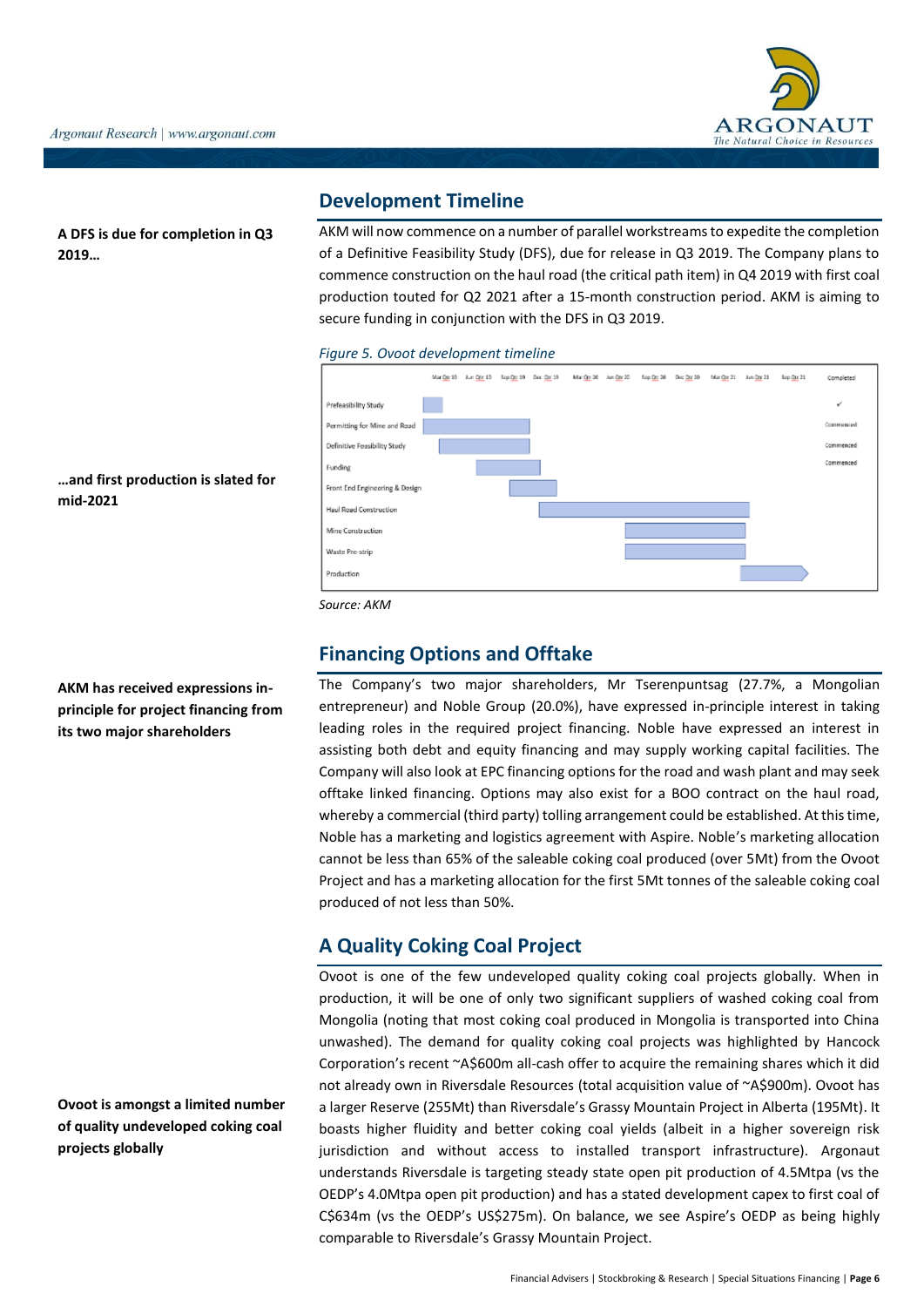

**In time, we see Ovoot being expanded to +10Mtpa once rail is established to the site**

# **Opportunities**

## **Future expansion and connection to Trans-China/Russia Rail**

The sizable Ovoot Resource lends itself to future expansions up to 10-14Mt ROM coal (as per previous studies). This would require the construction of rail to the mine, which could be partially funded through OEDP free cash generation and/or through collaboration with various other parties interested in establishing a trans-China/Russia Rail. In 2012, AKM established Northern Railways (AKM 80% diluting to 34%, Noble 20%), a dedicated subsidiary to tender for the 549km Ovoot to Erdenet railway concession. A Stage 1 Feasibility was completed with a Letter of Intent completed for a party to fund 75% of the total EPC contract. This rail route is recognised as part of the Chinese "One Belt, One Road" project. Total capex for the rail route is estimated at US\$1,377m including contingencies.

## **Off-balance sheet road financing**

AKM will also investigate off-balance sheet options for the development of the purpose built haul road. This could include third party construction and (part or whole) ownership whereby the road could be opened up to other commercial users who would be charged a toll. Any progress on separating the road into a dedicated infrastructure company with off balance sheet funding could significantly reduce Aspire's development costs and materially de-risk OEDP first production. Such a development represents a very significant value upside opportunity.

## **Blending Opportunities**

A number of tests have been conducted on the blending capabilities of Ovoot coal, including blending with non-coking coals from the Tavan Tolgoi Mine. Test work has shown that blending a relatively low proportion of Ovoot Coal (as low as 25% in the blend) resulted in a suitable product for the Chinese coking coal market. A 1:3 blend ratio can produce a saleable semi-hard coking coal product. In June 2016, AKM entered into a Memorandum of Understanding (MOU) with the owners Tavan Tolgoi, detailing cooperation on further technical and commercial assessments regarding the blending of Ovoot's Coal with various coals from the Tavan Tolgoi deposit. Blending with Tavan Tolgoi could generate significant volume, value and marketing synergies, increasing the overall margin for Ovoot.

#### **Development of the Nuurstei Project**

AKM has a 90% interest in the Nuurstei project 160km east of Ovoot. The project has a granted mining licence and is close to existing transport infrastructure. Work completed during 2014/2015 confirmed coal continuity over a 1.8km strike with multiple medium to thin coal seams. Previously, the Company considered a low cost, small scale (~1Mtpa Wash plant) production option from this asset leveraging on its close proximity to established rail at Erdenet.

#### *Table 4. Nuurstei Coal Resource*

| <b>Bench Name</b>     | Indicated (Mt) | Inferred (Mt) | <b>Total</b> |
|-----------------------|----------------|---------------|--------------|
| To Base of Weathering | 0.41           | 0.5           | 0.91         |
| $BOW - 50 m$          | 1.18           | 1.5           | 2.68         |
| $50 m - 100 m$        | 1.72           | 2.3           | 4.02         |
| $100 m - 150 m$       | 1.1            | 2.1           | 3.2          |
| $150 m - 200 m$       | 0.34           | 1.7           | 2.04         |
| Total                 | 4.75           | 8.1           | 12.85        |

*Source: AKM (edited by Argonaut)*

**AKM has also explored opportunities to blend coal with Tavan Tolgoi…**

**…which could offer operational synergies and drive significant cost savings**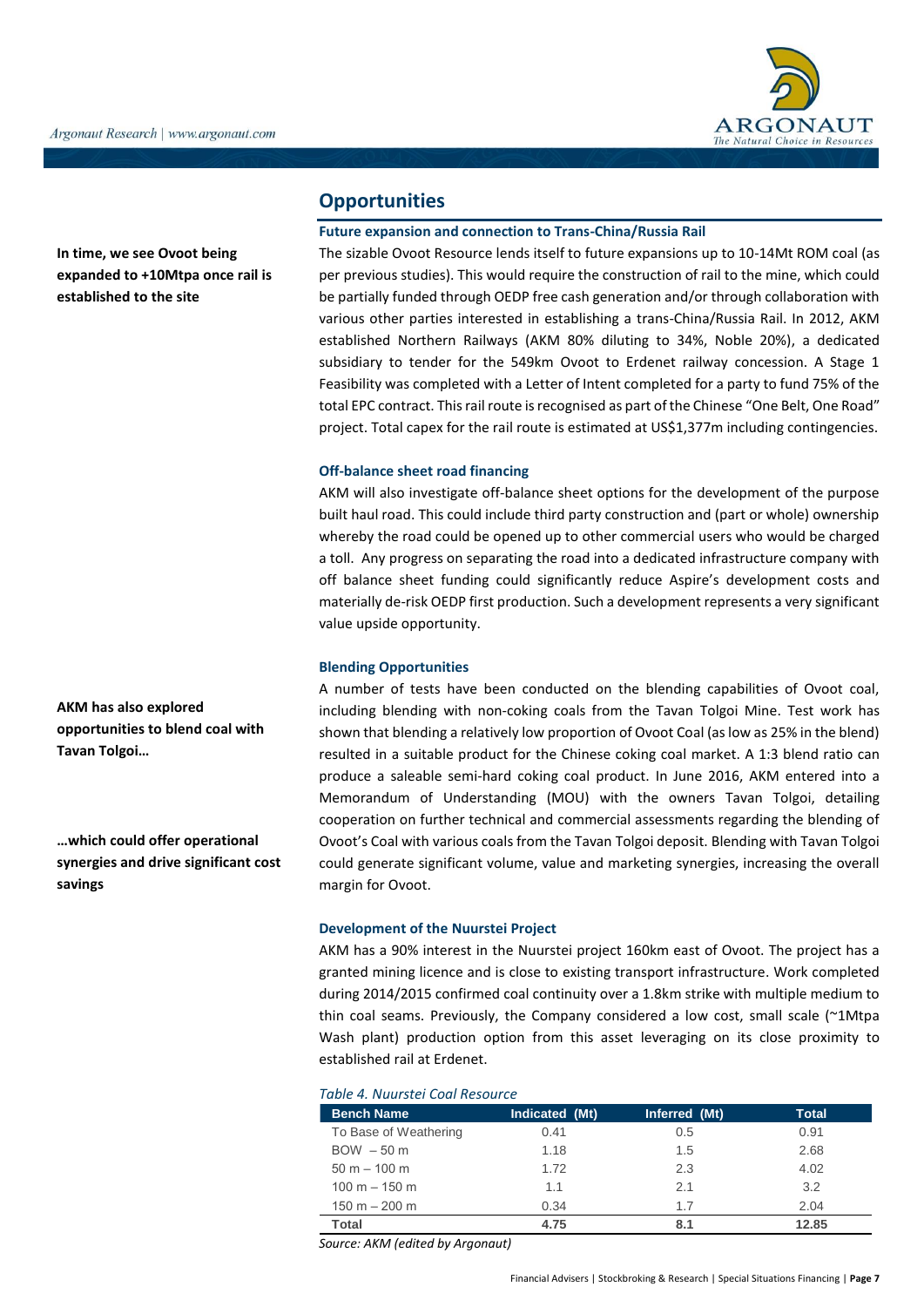

**AKM's smaller Nuurstei Project is located close to infrastructure, on route to Erdenet from Ovoot**

| Table 5. Nuurstei washed coal quality specifications (air dried) |             |
|------------------------------------------------------------------|-------------|
| <b>Measure</b>                                                   | <b>Spec</b> |
| Moisture %                                                       | 0.5         |
| Ash %                                                            | 9.2         |
| Volatile Matter %                                                | 26          |
| Total Sulphur %                                                  | 0.7         |
| Phosphorus %                                                     | 0.09        |
| Free Swelling Index (FSI)                                        | 8.5         |
| Caking Index ("G")                                               | 98          |
| Gieseler Fluidity (ddm)                                          | 3755        |
| Max Dilatation %                                                 | 190         |
| Sapozhnikov Index – X mm                                         | 16          |
| Sapozhnikov Index – Y mm                                         | 29          |
| Base/Acid ratio                                                  | 0.14        |
| Vitrinite %                                                      | 90          |
| RoMax                                                            | 1.35        |

*Source: AKM (edited by Argonaut)*

## **Risks**

## **Financing**

**We regard financing as a key risk to the project** 

**Ovoot has attained a mining permit, but still requires key approvals to commence development**

Despite the reduced capital of OEDP compared to previous studies, the US\$275m required is still substantially higher than the current market capitalisation of ~A\$80m. This could lead to significant dilution from any portion of equity funding. While we believe the project economics should support a significant portion of debt financing, it is unlikely to attract main stream commercial bank interest. We believe AKM will need to explore more non-traditional financing options. The combination of a newly restructured and privatised Noble group, backed by a group of leading global funds, and Mr Tserenpuntsag are expected to provide significant financing support to Aspire.

#### **Permitting**

While the project has a granted Mining Licence, a number of permits are still required prior to construction. Permitting of the Ovoot Project, in particular the haulage route will also require negotiating with a number of soums (local administrative centres). These groups can have significant influence on the Central Government. As stated in the recently completed Strategic Financing led by Mr Tserenpuntsag, a key transaction rationale was to *"deliver a stronger "Mongolian" involvement which will significantly enhance Aspire's ability to achieve timely government, permitting, approvals and community support for the OEDP."* Argonaut considers the strategic and financial support of Mr. Tserenpuntsag will materially de-risk the delivery of early production from Ovoot.

#### **Country Risk**

Mongolia is a mineral rich country with an active mining industry, however Government bureaucracy has proven challenging for previous developments such as RIO's Oyu Tolgoi copper/gold project. Ovoot is not deemed a "strategic project" in country given it is a newly discovered project that has not relied on significant historical Government financial support which avoids any potential Government ownership issues. Given AKM's long history of working in Mongolia, its deep understanding of doing business in-country and established network with local and Government stakeholders, we are confident of the Company's ability to permit and successfully operate the Ovoot project.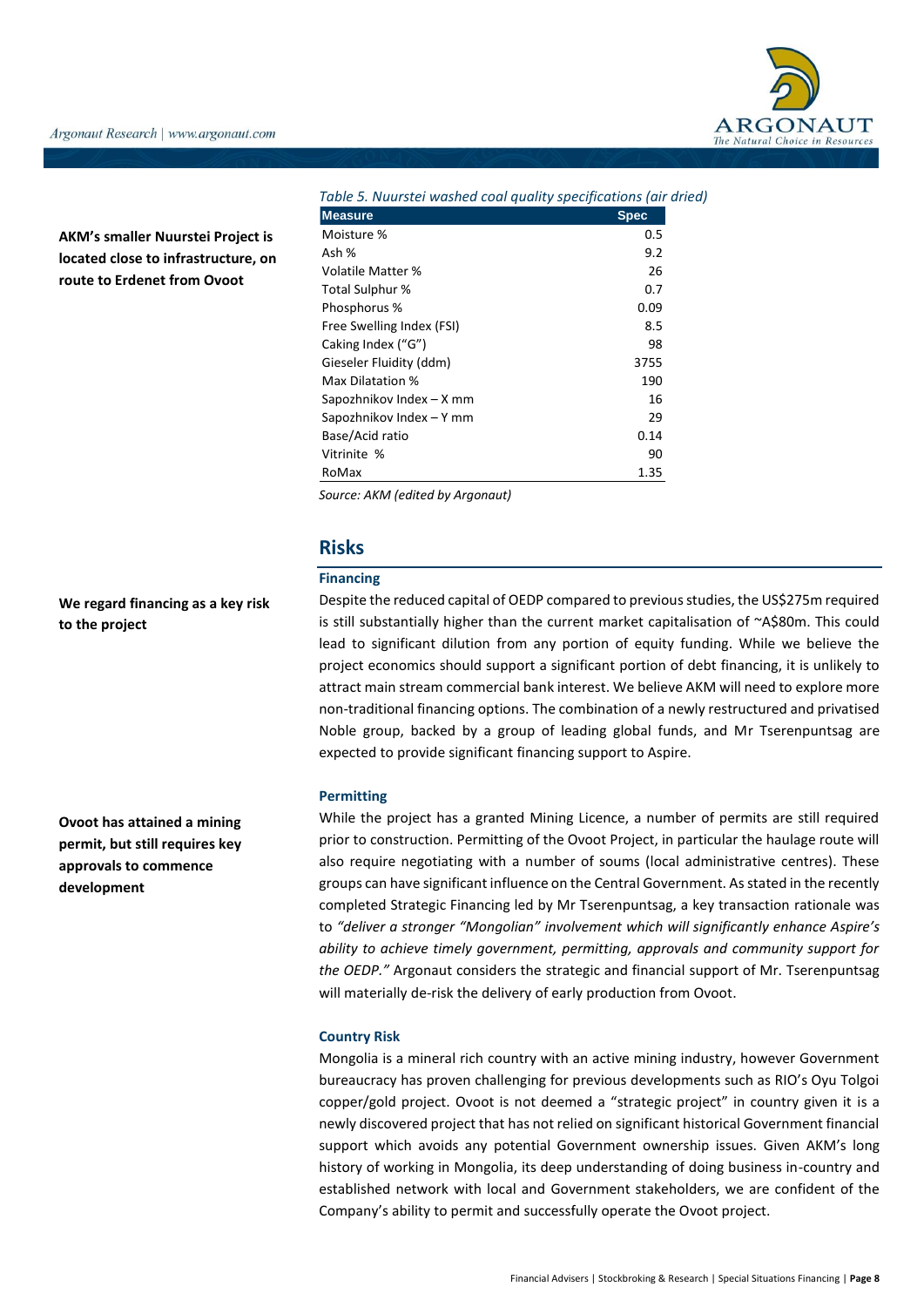

## **Commodity price risk**

Ovoot is subject to the usual commodity price and FX volatility. Seaborne coking coal prices have been particularly turbulent over the past 10 years and suffered a significant downcycle between 2011 and 2016. Prices applied in the PFS were supplied via an independent market assessment by Fenwei Energy China. Fenwei estimated an average realised price of US\$191-180\t with a net back price at Erlian between US\$156-145/t. Argonaut retains a positive price outlook for coking coal given there is limited global supply and it remains an essential ingredient for making coke, which is added as a reductant in blast furnaces when combining iron ore with carbon to make steel.

## *Figure 6. Historic coking coal prices into China including VAT*



*Source: SX Coal.com*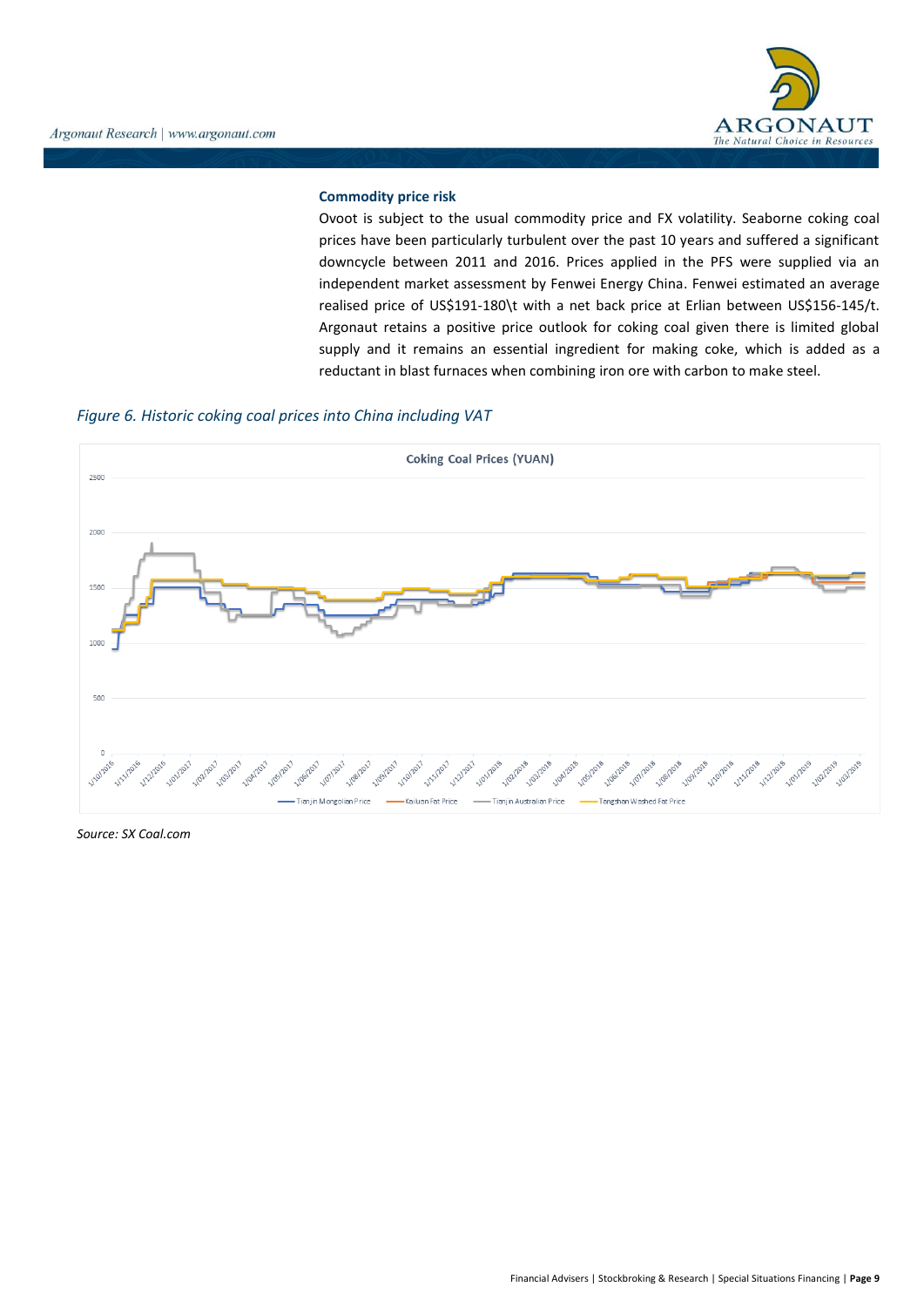

#### **RESEARCH:**

**Ian Christie** | Head of Research +61 8 9224 6872 ichristie@argonaut.com

**Matthew Keane** | Director, Metals & Mining Research +61 8 9224 6869 [mkeane@argonaut.com](mailto:mkeane@argonaut.com)

**James Wilson** | Analyst, Metals & Mining Research +61 8 9224 683[5 jwilson@argonaut.com](mailto:jwilson@argonaut.com)

**Helen Lau** | Analyst, Metals & Mining Research +852 3557 480[4 hlau@argonaut.com](mailto:hlau@argonaut.com)

**Michael Eidne** | Director, Research +61 8 9224 6831 meidne@argonaut.com

**INSTITUTIONAL SALES - PERTH:**

**Chris Wippl** | Executive Director, Head of Sales +61 8 9224 6875 cwippl@argonaut.com

**Damian Rooney** | Director Institutional Sales +61 8 9224 6862 [drooney@argonaut.com](mailto:drooney@argonaut.com)

**John Santul** | Consultant, Sales & Research +61 8 9224 6859 [jsantul@argonaut.com](mailto:jsantul@argonaut.com)

**Ben Willoughby** | Institutional Dealer +61 8 9224 6876 bwilloughby@argonaut.com

**Josh Welch** | Institutional Dealer +61 8 9224 686[8 jwelch@argonaut.com](mailto:jwelch@argonaut.com)

**George Ogilvie** | Institutional Dealer +61 8 9224 687[1 gogilvie@argonaut.com](mailto:gogilvie@argonaut.com)

#### **INSTITUTIONAL SALES – HONG KONG:**

**Damian Rooney** | Director Institutional Sales +61 8 9224 6862 [drooney@argonaut.com](mailto:drooney@argonaut.com)

**CORPORATE AND PRIVATE CLIENT SALES:**

**Glen Colgan** | Managing Director, Desk Manager +61 8 9224 6874 gcolgan@argonaut.com

**Kevin Johnson** | Executive Director, Corporate Stockbroking +61 8 9224 6880 kjohnson@argonaut.com

**James McGlew** | Executive Director, Corporate Stockbroking +61 8 9224 6866 [jmcglew@argonaut.com](mailto:jmcglew@argonaut.com)

**Geoff Barnesby-Johnson** | Senior Dealer, Corporate Stockbroking +61 8 9224 6854 bj@argonaut.com

**Rob Healy** | Dealer, Private Clients +61 8 9224 6873[, rhealy@argonaut.com](mailto:rhealy@argonaut.com)

**Cameron Prunster** |Dealer, Private Clients +61 8 9224 6853 cprunster@argonaut.com

**James Massey** |Dealer, Private Clients +61 8 9224 6849 [jmassey@argonaut.com](mailto:jmassey@argonaut.com)

**Chris Hill** | Dealer, Private Clients +61 8 9224 6830, chill@argonaut.com

#### **Important Disclosure**

Argonaut acts as Financial Adviser to AKM and will receive fees commensurate with this service. Argonaut acted as Joint Lead Manager in the Strategic Financing package totalling \$15M in December 2018 and received fees commensurate with this service.

#### **Information Disclosure**

Each research analyst of this material certifies that the views expressed in this research material accurately reflect the analyst's personal views about the subject securities and listed corporations. None of the listed corporations reviewed or any third party has provided or agreed to provide any compensation or other benefits in connection with this material to any of the analyst(s).

#### **Snapshot Research**

*Purpose of the report:* It provides a background and overview, or update, for a Company that is typically at an early stage of its life cycle. Argonaut does provide a view and recommendation based on Company review, the outlook and management discussion.

*What this report does / does not provide:* As feasibility may be at an early stage and/or production / products / services for this type of business may yet to be firmly established, it may be premature to model and forecast earnings and cash flow. In the absence of these forecasts, Argonaut may not believe it appropriate to determine a valuation or set a target price. Where there is sufficient basis to model and forecast earnings and cash flow, a valuation or target price may be provided.

*Research frequency:* Commentary will be linked to meaningful Company newsflow. For a Company in the early stage of its life cycle, and/or pre earnings and cash flow, newsflow may be infrequent and ad hoc. Argonaut therefore does not commit to regular reporting. Opinions and recommendations are current at the date of the report, and should not be relied upon in future periods.

*Risk:* There is a high degree of risk associated with a Company at an early stage of its life cycle. It is not certain whether the Company will be successful in establishing production / products / services, or that it will be able to obtain the funding necessary to do so. Earnings and financial risks therefore must be considered high. As a result, investment should typically be considered speculative.

#### **For U.S. persons only**

This research report is a product of Argonaut Securities Pty Limited, which is the employer of the research analyst(s) who has prepared the research report. The research analyst(s) preparing the research report is/are resident outside the United States (U.S.) and are not associated persons of any U.S. regulated broker-dealer and therefore the analyst(s) is/are not subject to supervision by a U.S. broker-dealer, and is/are not required to satisfy the regulatory licensing requirements of FINRA or required to otherwise comply with U.S. rules or regulations regarding, among other things, communications with a subject company, public appearances and trading securities held by a research analyst account.

This report is intended for distribution by Argonaut Securities Pty Limited only to "Major Institutional Investors" as defined by Rule 15a-6(b)(4) of the U.S. Securities and Exchange Act, 1934 (the Exchange Act) and interpretations thereof by U.S. Securities and Exchange Commission (SEC) in reliance on Rule 15a 6(a)(2). If the recipient of this report is not a Major Institutional Investor as specified above, then it should not act upon this report and return the same to the sender. Further, this report may not be copied, duplicated and/or transmitted onward to any U.S. person, which is not the Major Institutional Investor.

In reliance on the exemption from registration provided by Rule 15a-6 of the Exchange Act and interpretations thereof by the SEC in order to conduct certain business with Major Institutional Investors, Argonaut Securities Pty Limited has entered into an agreement with a U.S. registered broker-dealer, Marco Polo Securities Inc. ("Marco Polo"). Transactions in securities discussed in this research report should be effected through Marco Polo or another U.S. registered broker dealer.

#### **Hong Kong Distribution Disclosure**

This material is being distributed in Hong Kong by Argonaut Securities (Asia) Limited which is licensed (AXO 052) and regulated by the Hong Kong Securities and Futures Commission. Further information on any of the securities mentioned in this material may be obtained on request, and for this purpose, persons in the Hong Kong office should be contacted at Argonaut Securities (Asia) Limited of Unit 701, 7/F, Henley Building, 5 Queen's Road Central, Hong Kong, telephone (852) 3557 4800.

#### **General Disclosure and Disclaimer**

This research has been prepared by Argonaut Securities Pty Limited (ABN 72 108 330 650) ("ASPL") or by Argonaut Securities (Asia) Limited ("ASAL") for the use of the clients of ASPL, ASAL and other related bodies corporate (the "Argonaut Group") and must not be copied, either in whole or in part, or distributed to any other person. If you are not the intended recipient you must not use or disclose the information in this report in any way. ASPL is a holder of an Australian Financial Services License No. 274099 and is a Market Participant of the Australian Stock Exchange Limited. ASAL has a licence (AXO 052) to Deal and Advise in Securities and Advise on Corporate Finance in Hong Kong with its activities regulated by the Securities and Futures Ordinance ("SFO") administered by the Securities and Futures Commission ("SFC") of Hong Kong.

Nothing in this report should be construed as personal financial product advice for the purposes of Section 766B of the Corporations Act 2001 (Cth). This report does not consider any of your objectives, financial situation or needs. The report may contain general financial product advice and you should therefore consider the appropriateness of the advice having regard to your situation. We recommend you obtain financial, legal and taxation advice before making any financial investment decision.